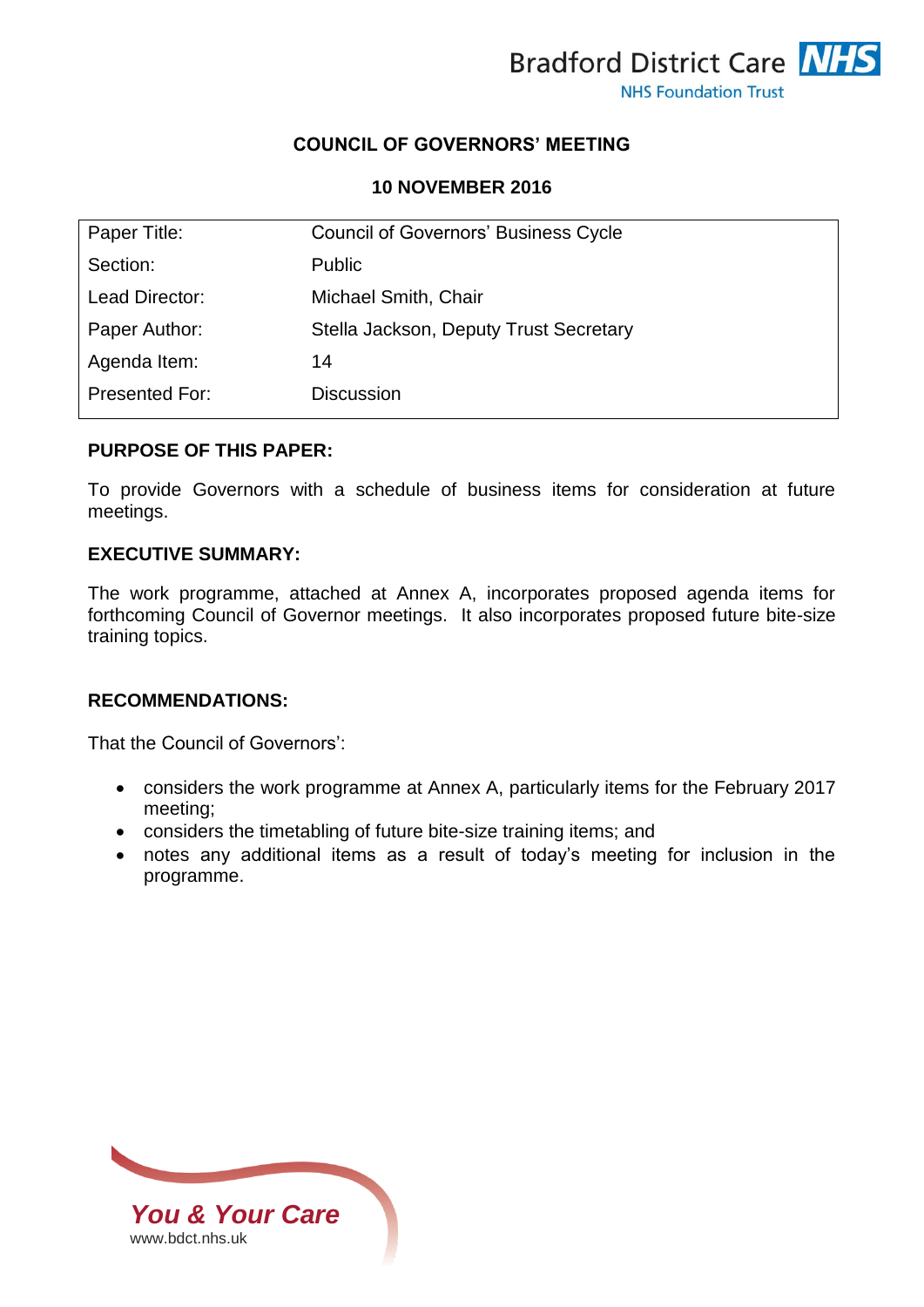

# **COUNCIL OF GOVERNORS' WORK PROGRAMME 2016/17**

| <b>Subject Group</b>                  | <b>11 August 2016</b>                                                                                                                                                                                                                                 | 10 November 2016                                                                                                                                                                                                                                                             |
|---------------------------------------|-------------------------------------------------------------------------------------------------------------------------------------------------------------------------------------------------------------------------------------------------------|------------------------------------------------------------------------------------------------------------------------------------------------------------------------------------------------------------------------------------------------------------------------------|
| <b>Standing Items</b>                 | Chair's Report on Board of Director Meetings<br>Integrated Performance Report<br><b>Council of Governors' Work Programme</b><br><b>Governor Feedback</b>                                                                                              | Chair's Report on Board of Director Meetings<br><b>Integrated Performance Report</b><br>Council of Governors' Work Programme<br>Governor Feedback                                                                                                                            |
| <b>Bitesize Training</b>              | Presentation about the Mental Health Legislation<br>Committee                                                                                                                                                                                         | <b>Finance and Funding</b>                                                                                                                                                                                                                                                   |
| <b>Quality and</b><br><b>Strategy</b> | <b>Annual Report and Accounts</b><br><b>Annual Members' Meeting</b><br><b>Quality Account</b><br><b>Annual Plan Priorities</b>                                                                                                                        | <b>Annual Plan Priorities</b><br>Protected Characteristics of those People using Mental<br>Health Services (agreed at bite-size training in August 2016)<br>Characteristics of those People identifying themselves as<br>carers to the Trust (agreed at August 2016 meeting) |
| Governance                            | <b>Governors Committees Report</b><br>Lead Governor Appointment (Annual)<br>Chair and NED Appraisal Summary Report<br><b>Results of the Council of Governor Performance</b><br>Evaluation<br><b>Constitution Review</b><br>Reappointment of the Chair | <b>Governors Committees Report</b><br>Approval of Chief Executive Appointment (tbc)<br>Approval of Governance Manual<br>Quality Review of Audits (tbc)                                                                                                                       |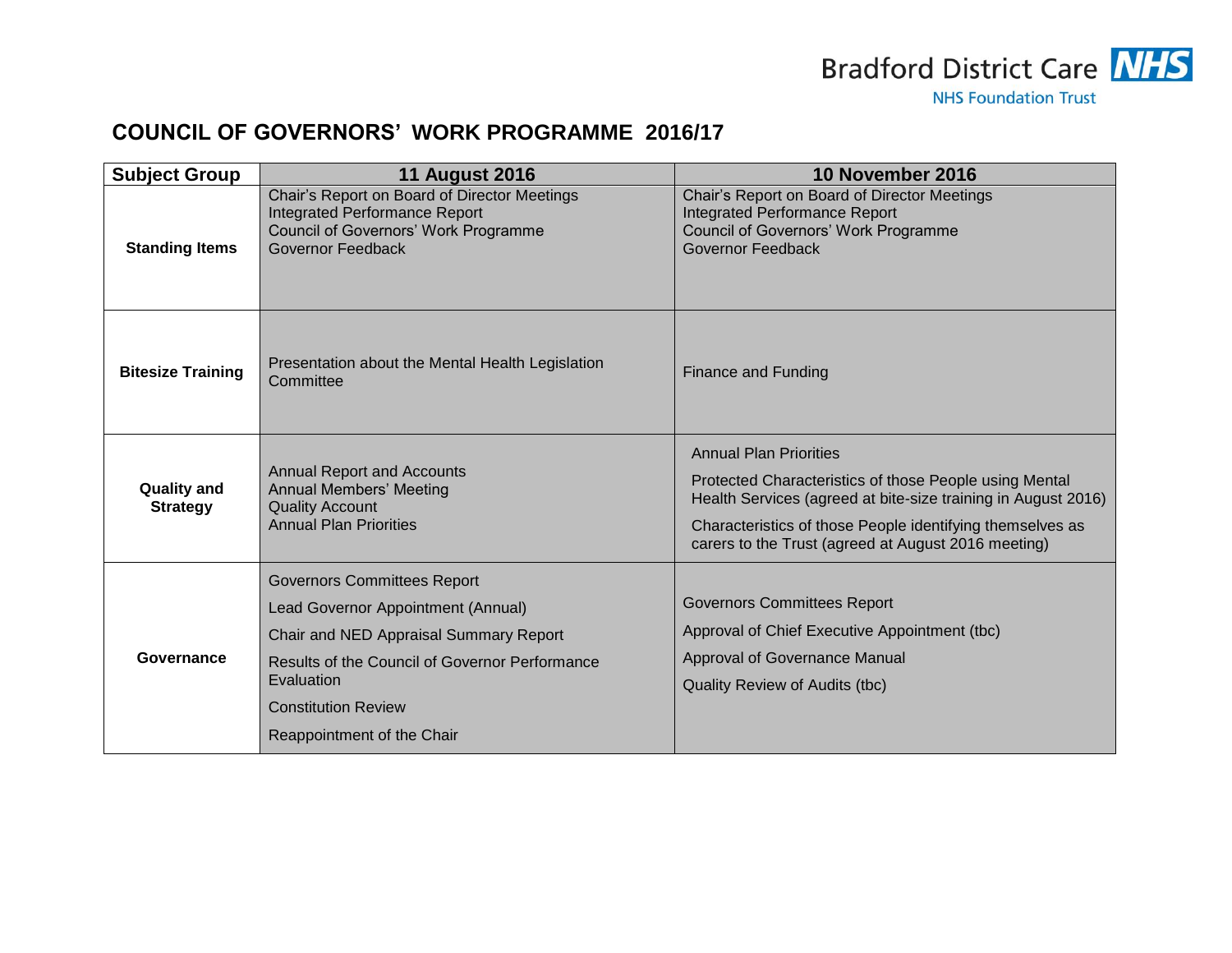# **COUNCIL OF GOVERNORS' WORK PROGRAMME 2016/17**

| <b>Subject Group</b>                  | February 2017                                                                                                                                                                                                                        | <b>May 2017</b>                                                                                                                                                                                                               |
|---------------------------------------|--------------------------------------------------------------------------------------------------------------------------------------------------------------------------------------------------------------------------------------|-------------------------------------------------------------------------------------------------------------------------------------------------------------------------------------------------------------------------------|
| <b>Standing Items</b>                 | Chair's Report on Board of Director Meetings<br>Integrated Performance Report<br>Council of Governors' Work Programme<br>Governor Feedback                                                                                           | Chair's Report on Board of Director Meetings<br>Integrated Performance Report<br>Council of Governors' Work Programme<br>Governor Feedback                                                                                    |
| <b>Bitesize Training</b>              | Holding to Account                                                                                                                                                                                                                   |                                                                                                                                                                                                                               |
| <b>Quality and</b><br><b>Strategy</b> | Quality Accounts - Quality Goal<br>Effectiveness of the Revised Complaints Process<br>(Agreed at August 2016 meeting)<br>Annual Plan<br>Update about Plans for the ITC unit (requested in<br>Governor Performance Evaluation report) |                                                                                                                                                                                                                               |
| Governance                            | <b>Governor Committees Report</b><br><b>COG Performance Review Proposal</b><br>Membership Development Working Group Terms of<br>Reference<br>Nominations Committee Terms of Reference<br>Quality Review of Audits (tbc)              | <b>Governor Committees Report</b><br>Lead Governor Appointment (Expressions of Interest)<br><b>Committee Appointments</b><br>Register of Interests and Fit and Proper Person Declaration<br>Register of Gifts and Hospitality |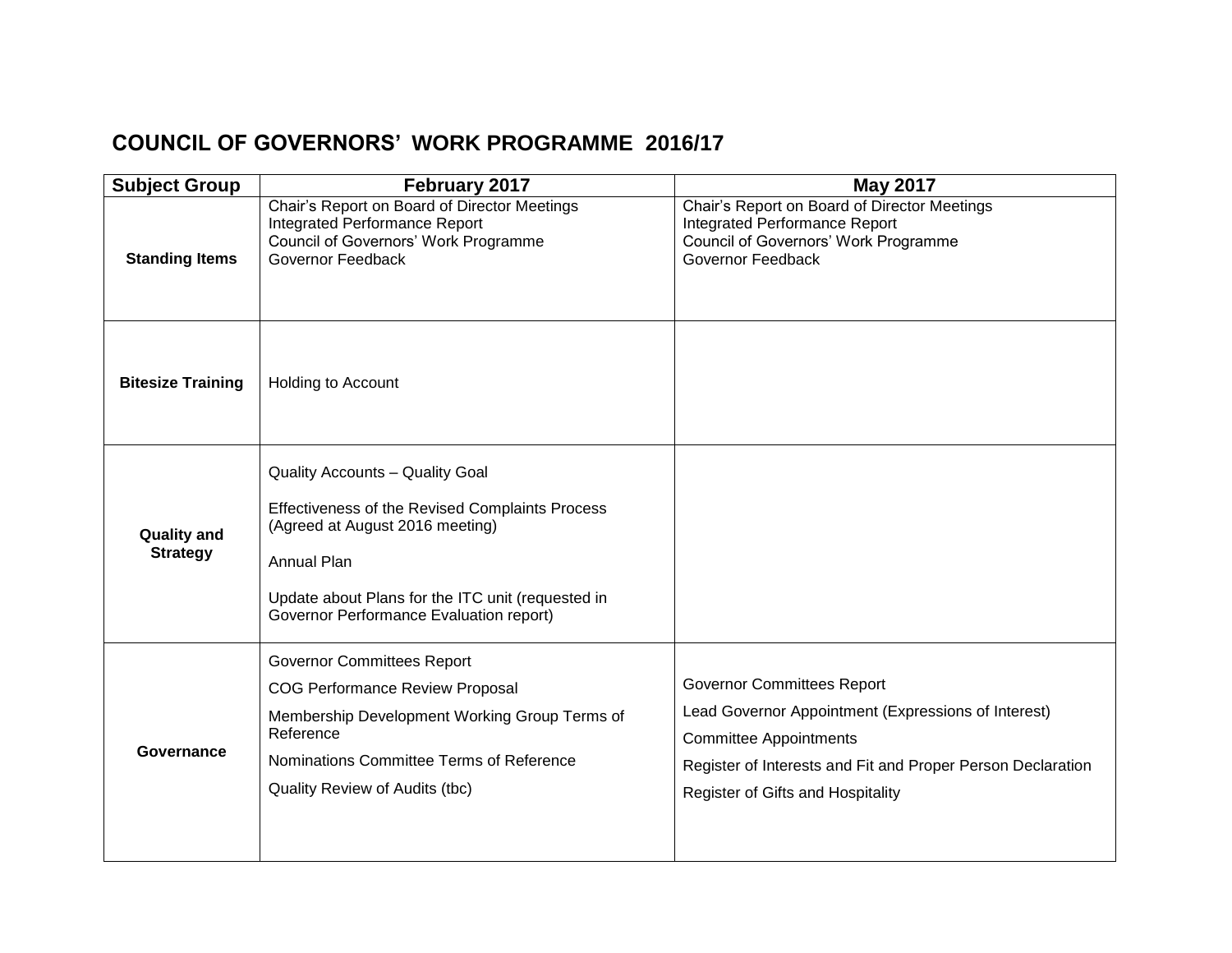# **COUNCIL OF GOVERNORS' WORK PROGRAMME 2016/17**

| <b>Subject Group</b>                  | <b>July 2017</b>                                                                                                                                                                                                 | December 2017                                                                                                                                     |
|---------------------------------------|------------------------------------------------------------------------------------------------------------------------------------------------------------------------------------------------------------------|---------------------------------------------------------------------------------------------------------------------------------------------------|
| <b>Standing Items</b>                 | Chair's Report on Board of Director Meetings<br>Integrated Performance Report<br>Council of Governors' Work Programme<br>Governor Feedback                                                                       | Chair's Report on Board of Director Meetings<br><b>Integrated Performance Report</b><br>Council of Governors' Work Programme<br>Governor Feedback |
| <b>Bitesize Training</b>              |                                                                                                                                                                                                                  |                                                                                                                                                   |
| <b>Quality and</b><br><b>Strategy</b> | Annual Report and Accounts, Quality Account and<br><b>Annual Members' Meeting</b>                                                                                                                                | <b>Annual Plan Priorities</b>                                                                                                                     |
| Governance                            | <b>Governors Committees Report</b><br>Lead Governor Appointment (Annual)<br>Chair and NED Appraisal Summary Report<br>Results of the Council of Governor Performance<br>Evaluation<br><b>Constitution Review</b> | <b>Governors Committees Report</b><br>Approval of Governance Manual                                                                               |

**Future Bitesize Training Sessions: to be timetabled into the Work Programme:**